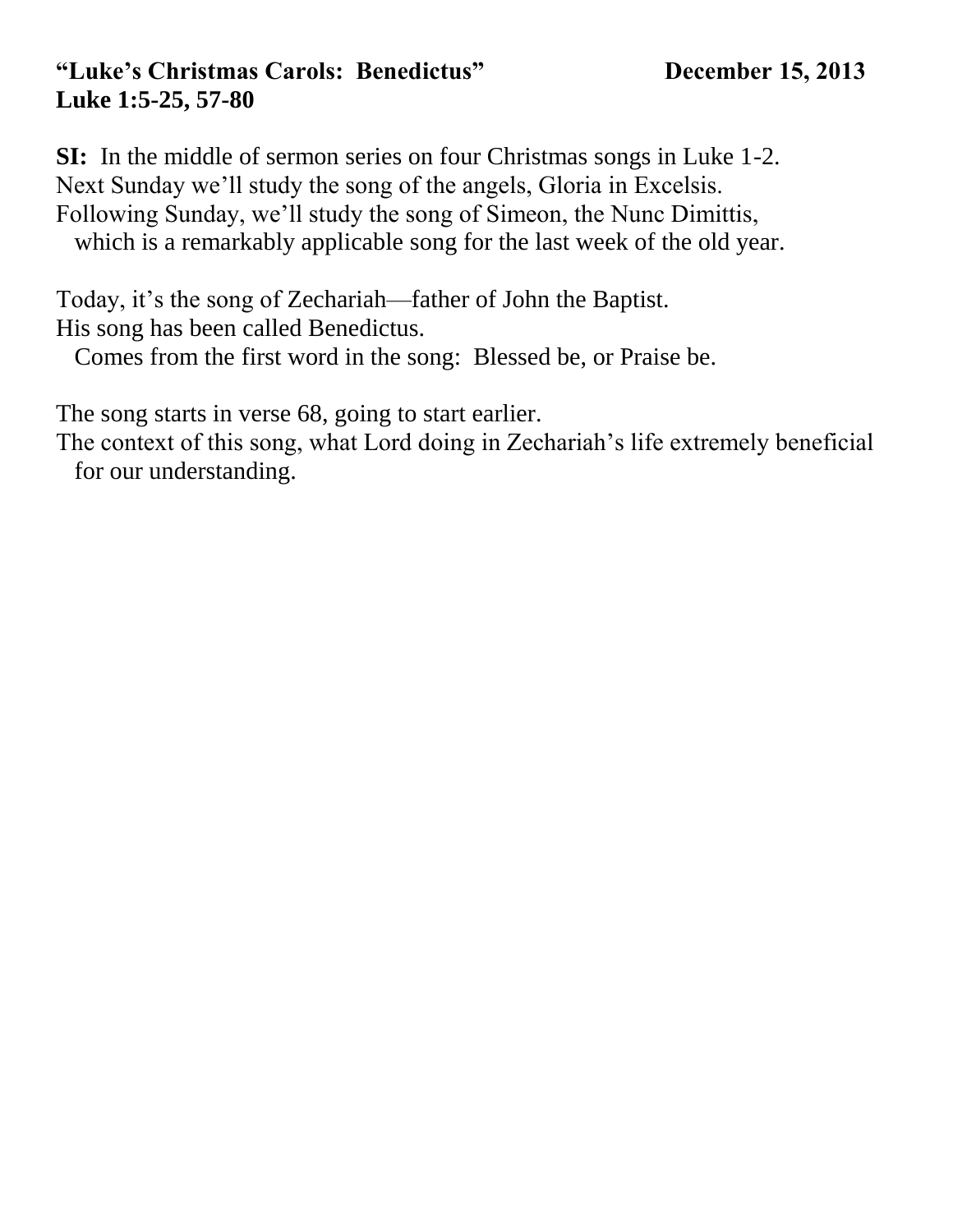**INTRO:** Allison has high school friend who is a flight attendant.

She always has stories about difficult passengers.

 It's amazing how in this post-9/11 world, there are still some people who get so upset about their seat assignment or their meal, that they demand to speak to the pilot.

Of course they can't, it's against the law.

But you have to wonder how people could be so absorbed in their small concerns that they forget the pilot is flying an incredibly complex machine 30,000 feet above the ground at 500 miles per hour.

And that there is something much bigger than their meal or seat assignment which is flying and landing the plane.

It often happens that passengers spend the whole flight upset, and even get off the airplane upset, completely missing the big thing—

That they have been safely carried through the air for hundreds of miles at high speeds, and brought safely back to earth and to their destination.

Christians are often like—worried and upset about many things many of the details of life not what we expected. That's disappointing. We want our Pilot to do something.

We become absorbed in our concerns.

And we forget that there is something much bigger than all of our concerns— It's bigger and more amazing than flying and it makes everything we get upset about small by comparison—

That big thing is God's grace.

God's grace is his favor to you in Jesus Christ.

It is God looking at you and seeing his perfect Son.

And it is God pouring out on you the great blessings of salvation through Christ. Forgiveness of all your sins. Freedom from guilt. Clear conscience.

He is carrying you safely through all sorts of dangers to your final destination.

Christmas is a wonderful time for believers because God's grace is so evident.

We are reminded over and over throughout the season

of the grace of God through the gift of His Son.

Everything else—all our other concerns—should be small in comparison.

But sometimes they aren't. Sometimes they seem huge.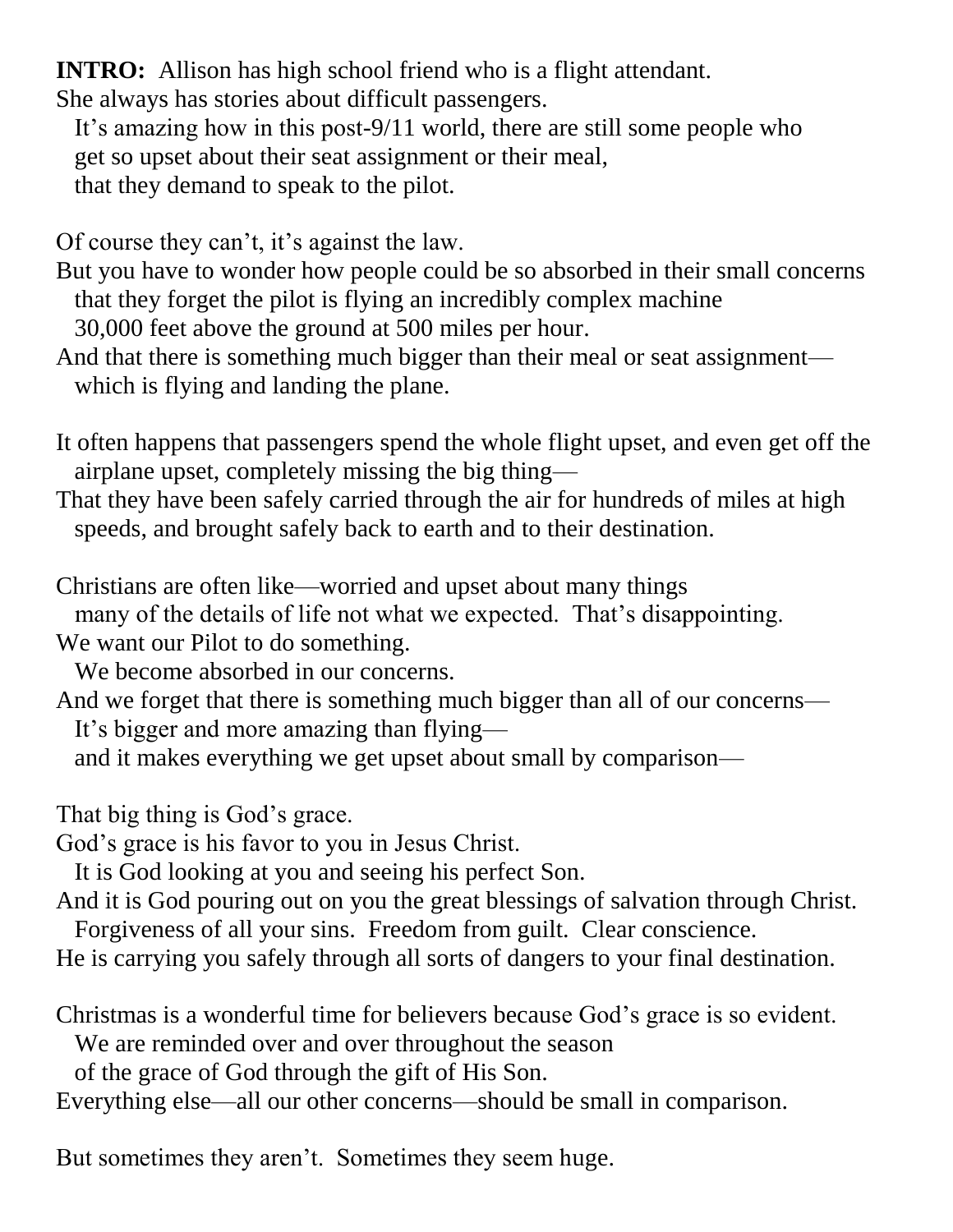It's no secret that Christmas a time when weight of life's worries and sorrows and concerns overwhelm people—even Christians.

Many things can seem worse during the holidays:

 Financial woes, health problems, unhappy children, marriage problems, unfulfilled dreams.

These things can loom so large in the minds of people—even true Christians that their experience of God's grace is diminished.

His grace is not diminished. He is still gracious in Christ.

 He's still your Pilot. He's still getting you closer to your destination. You are still in his capable hands.

But your experience of his care, and your gladness for it is diminished.

This story about a man, a believer, who couldn't see the big thing God was doing.

He couldn't see God's amazing grace in the coming birth of Jesus Christ.

That's because one thing in his life disappointed him. He had no children.

If God had left Zechariah alone, that disappointment would have diminished his experience of God's grace for the rest of his life.

But God didn't leave him alone.

He disciplined the man so that he started to see things correctly—

and as a result, this Christmas song came pouring out of his heart.

That is what the Lord wants for you this Christmas and at all times—

He wants you to have a joyful experience of his grace in your life.

He wants you to know his favor towards you in Jesus Christ in such an intense way that the disappointments and sorrows of your life do not dominate you—

but they take their proper place in your life.

You see them as small things compared to the great thing that God is doing for you.

Let's look at Zechariah's story and song under two headings, one negative and one positive.

1. How you can diminish your experience of God's grace at Christmas.

2. How you can enhance your experience of God's grace at Christmas.

Zechariah is an example of both.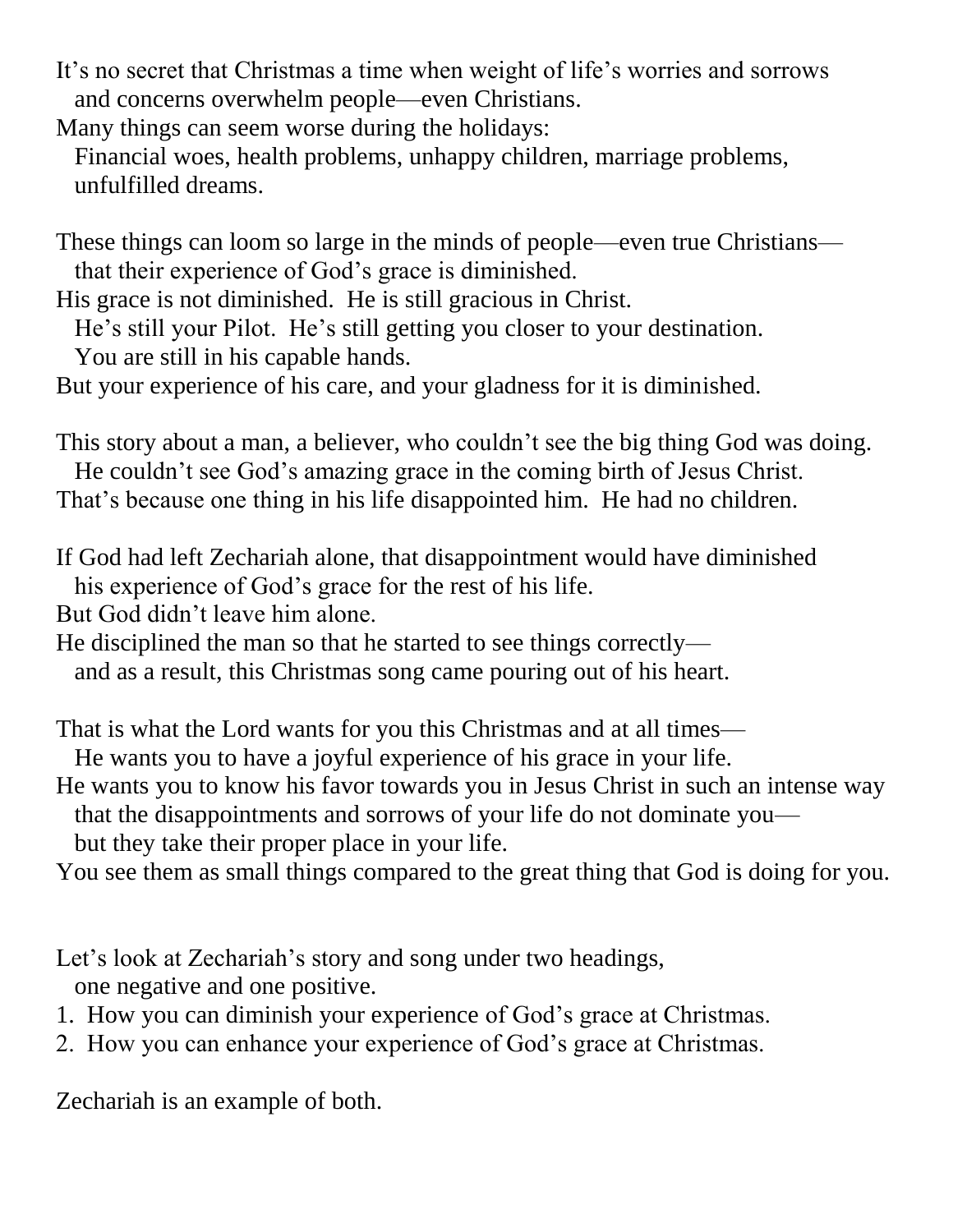## **MP#1 How you can diminish your experience of God's grace at Christmas.**

Not that you want to—but Zechariah first gives us a negative example as a warning. In a word, the way you diminish your experience of God's grace is by unbelief.

Let's start by getting a clear picture in our minds of Zechariah's struggle. He was a priest, wife Elizabeth from a priestly family.

They were born again people.

 Upright in the sight of the Lord, observing all the Lord's commandments and regulations blamelessly.

People were saved before Christ came in the very same way saved after he came. By faith. They had faith in the Savior to come, and were righteous in God's sight.

During this time the spiritual life of Israel was very low.

 Even though there was a lot of religious activity, the religious leaders, priests, teachers of the law were not faithful to the Scriptures.

There have been many times in the history of the church when that has been case.

Spiritual climate of the church and its leaders very low.

Zechariah and Elizabeth were true believers in a difficult time.

But they had no children. Elizabeth was barren.

And now they were too old to have children anyway.

It is always hard for a couple not to be able to have children. But for Zechariah and Elizabeth it was particularly hard because there was a social and religious stigma attached.

Childlessness was believed to be a punishment from God.

Elizabeth calls it her disgrace among the people.

Word also translated reproach or insult.

Whenever her barrenness came up in conversation—people not sympathetic.

They reproached her. Well, getting what she deserves.

Teaching of rabbis, religious duty of a man to divorce his wife if she was barren. Well, Zechariah was obviously a biblical man. He stuck with his wife.

They had prayed for a child for years. They waited for God to answer.

But when got too old to have children they quit praying,

 because they thought the time for those prayers to be answered had passed. But prayers uttered in faith are always answered.

 Sometimes Lord answers strangely, completely different from what expected. Sometimes many years later, after we have quit praying.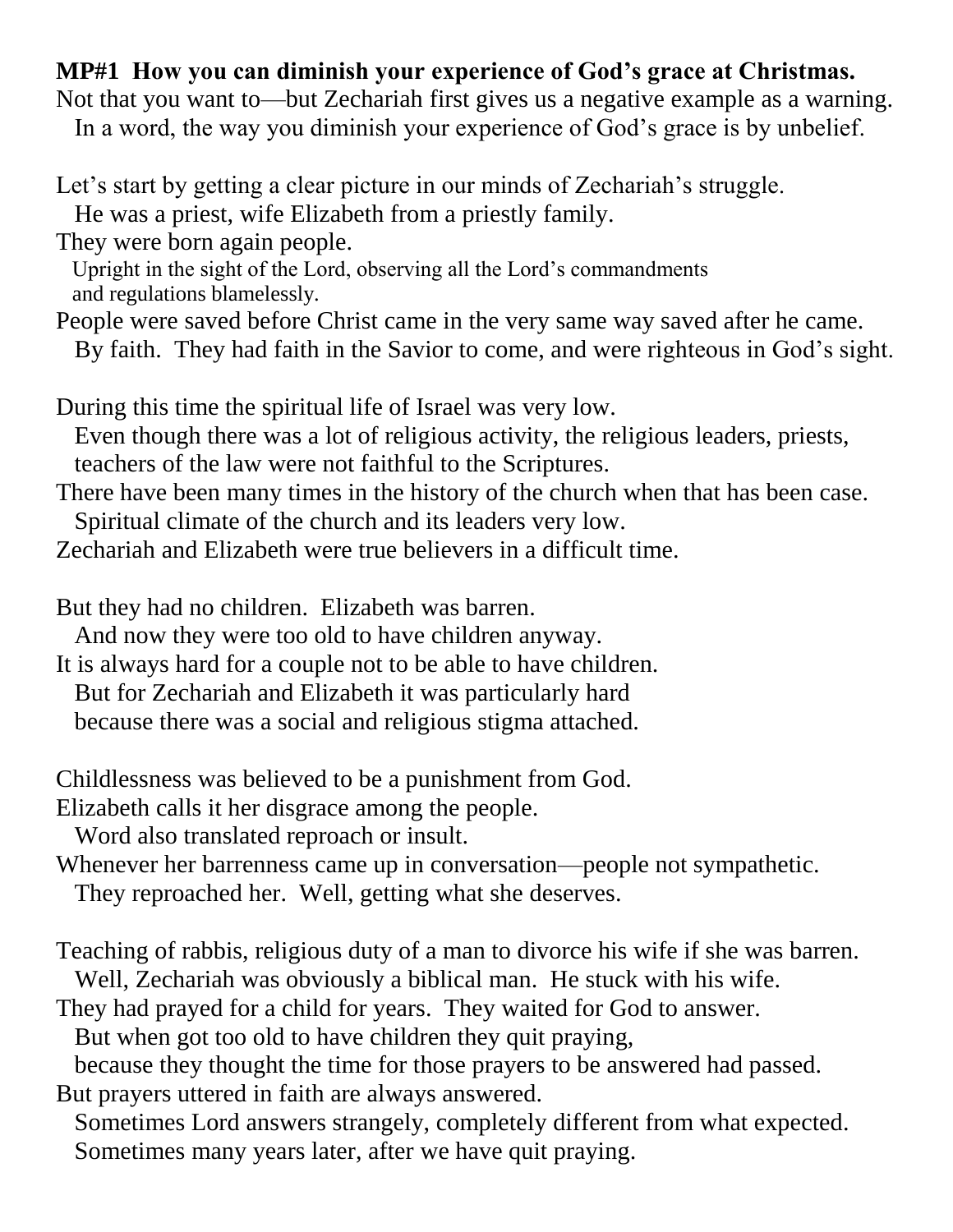As the story begins we're told that Zechariah's division of priests on duty he was chosen by lot to burn incense in the temple.

This was a once in a lifetime honor.

 Priest chosen would enter temple alone, burn incense before curtain, pray for the nation of Israel, come out and give Aaron's benediction to people.

So Zechariah was chosen. As he was burning incense, angel appeared. Zechariah was startled and gripped with fear.

But angel told him not to fear that he had good news. Your prayer has been heard, Elizabeth will have a son.

- Then angel told him this son will be great in God's sight, filled with Holy Spirit from birth.
- And this child would go before the Messiah in the spirit and power of Elijah, and turn the hearts of many people back to the Lord.
- Zechariah would have recognized those words.

They are a famous Messianic prophecy in Malachi 4.

- But how did Zechariah respond? Did he say: That's Malachi's prophecy! Are you saying the Messiah is about to come? After all these years of waiting, is God's salvation about to come?
- No, he said: How can I be sure of this? Wife and I are too old to have children. The angel Gabriel called it what it was—unbelief. Zechariah didn't believe God could or would keep this promise.
- All the sins we commit are rooted in unbelief in the promises of God. Whenever sins crop up in our lives—whether attitudinal or behavioral it's a sign of lurking, growing, unbelief in God.

Zechariah's doubt, his disappointment in this area of life not only kept him from believing that God was going to give him a son it kept him from seeing the really big thing God was doing.

I once knew a Christian couple whose marriage was coming apart.

The wife prayed and prayed that God would change her husband and save marriage. But when months passed and she didn't see the changes she expected,

 she became angrier and angrier, not just at husband, but at God for not fixing it. Then one day, her husband asked her to go to a movie.

It was a tiny thing, but it was God working in his heart, moving him toward wife.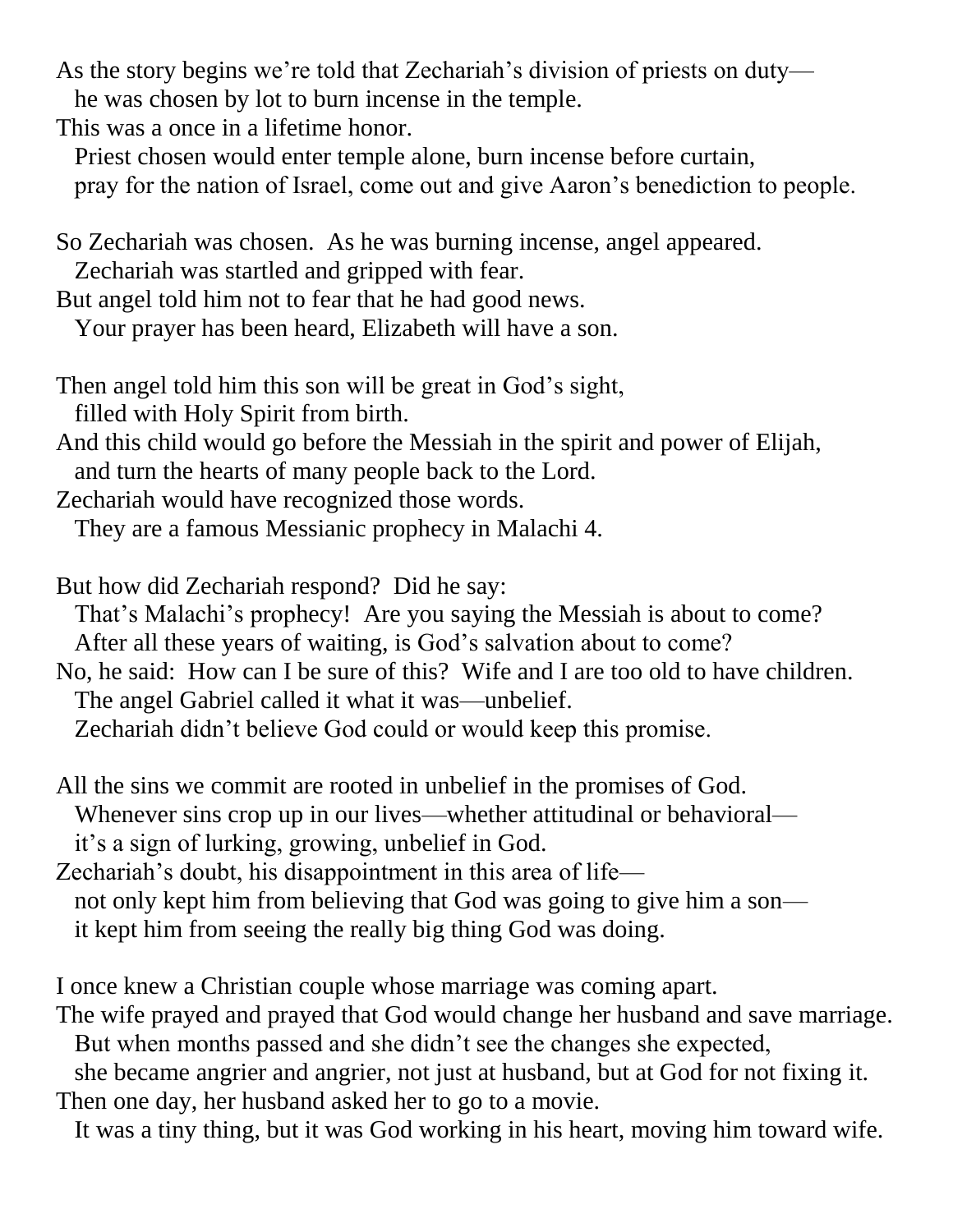But instead of seeing his invitation for what it was,

the beginning of an answer to her prayers—she was furious.

She accused her husband of not being serious about their marriage,

 she accused him of mocking her and she threw his invitation back in his face. She was a believer, but she let unbelief blind her to what God was doing.

Unbelief expresses itself in the life of a believer in different ways cynicism (that was Zechariah), anger, anxiety, bitterness, covetousness, despondency, impatience.

All of those attitudinal sins keep us from seeing the big and small things the Lord is doing in our lives and in the world.

It's Christmastime.

We are celebrating the greatest, most amazing event in all history.

The eternal Son of God became man for our salvation.

He became one of us so that he could live and die for us—

and forever be our Mediator and Savior.

That is amazing.

Your experience of God's grace should be rich as ponder the old story.

What's on your mind?

 What thing in your life is so consuming you that you think about it constantly? And is that making you angry at God? Or cynical? Worried, impatient, discontent? Have you quit praying because God in his timing has not answered your prayers?

If you can't reflect on the wonder of Christ's birth because of these things, you will go through Christmas and come out other side, just as spiritually empty. It's problems with the little things—the little disappointments—

that diminishes your experience of God's big, amazing grace.

You can diminish your experience of God's grace at Christmas by simply doing what Zechariah did—focusing on the disappointments and the doubts, allowing your unbelief to grow—and expressing no amazement at the incarnation.

But Zechariah didn't stay in that position.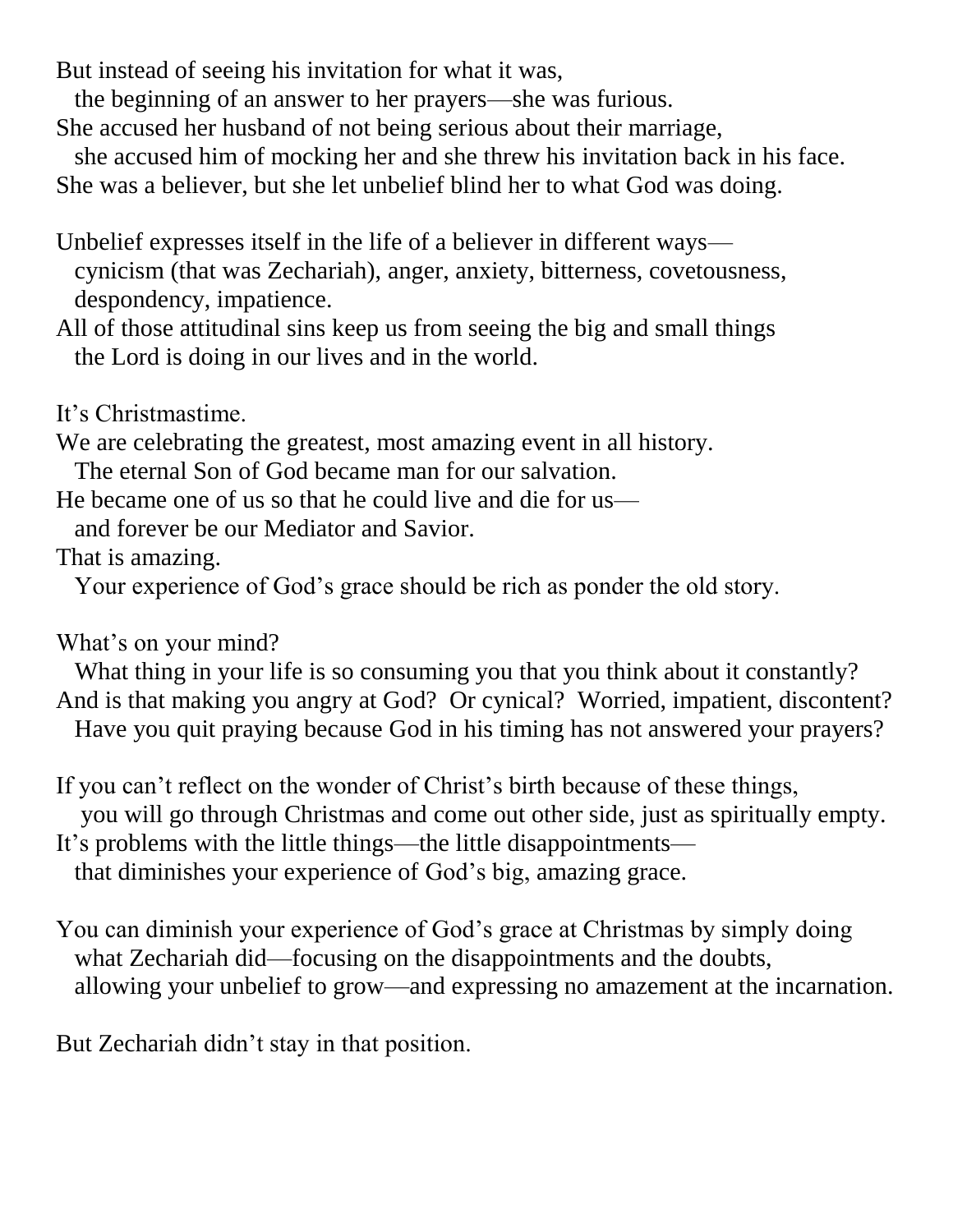## **MP#2 How you can enhance your experience of God's grace at Christmas.**

The Lord was not willing to leave Zechariah in this condition.

He did not withdraw the promise because Zechariah doubted.

Angel said God going to give the son anyway.

But Lord dealt with Zechariah to change him.

All the sins we commit are rooted in unbelief in the promises of God.

The flip side of the coin, the positive side, is that all righteousness,

all good deeds in our lives come from faith in the promises of God.

So your faith in those promises has to be renewed.

 In the pattern of the Lord's dealing with Zechariah, we see how his faith was renewed. There is in this, three disciplines for you to imitate.

#### **1. Mute your murmurings**

The Lord, through Gabriel, struck Zechariah mute.

Going to be mute until this son is born.

Why this discipline?

God was so gracious determined to fulfill his promise anyway.

But he didn't want Zechariah to be able to make any comments.

If Zechariah had not been struck mute, would have continued to voice his doubts. Elizabeth is not pregnant, she's just sick.

Yes, she is pregnant, but she's probably going to miscarry.

If child is born, can't be healthy if born of such old parents.

The miracle would have happened, but it would not have built his faith at all.

It's so easy to talk on and on about the thing that looms so large in your life your disappointment with God in the way he has handled it.

You can hash and re-hash the same thing over and over.

 You can tell your story over and over. You can analyze it and analyze it again. Maybe there are certain people who this is all you talk about with them—

this is your theme. Maybe you just talk to yourself.

But it becomes so central, so important you rarely experience God's grace.

Quit talking about it, to yourself or to other people.

At least try quitting during Christmas.

When you see your thoughts following that same path, stop it.

When find yourself calling that person to go over it again, stop it.

Mute your murmurings. It's essential for experiencing his grace.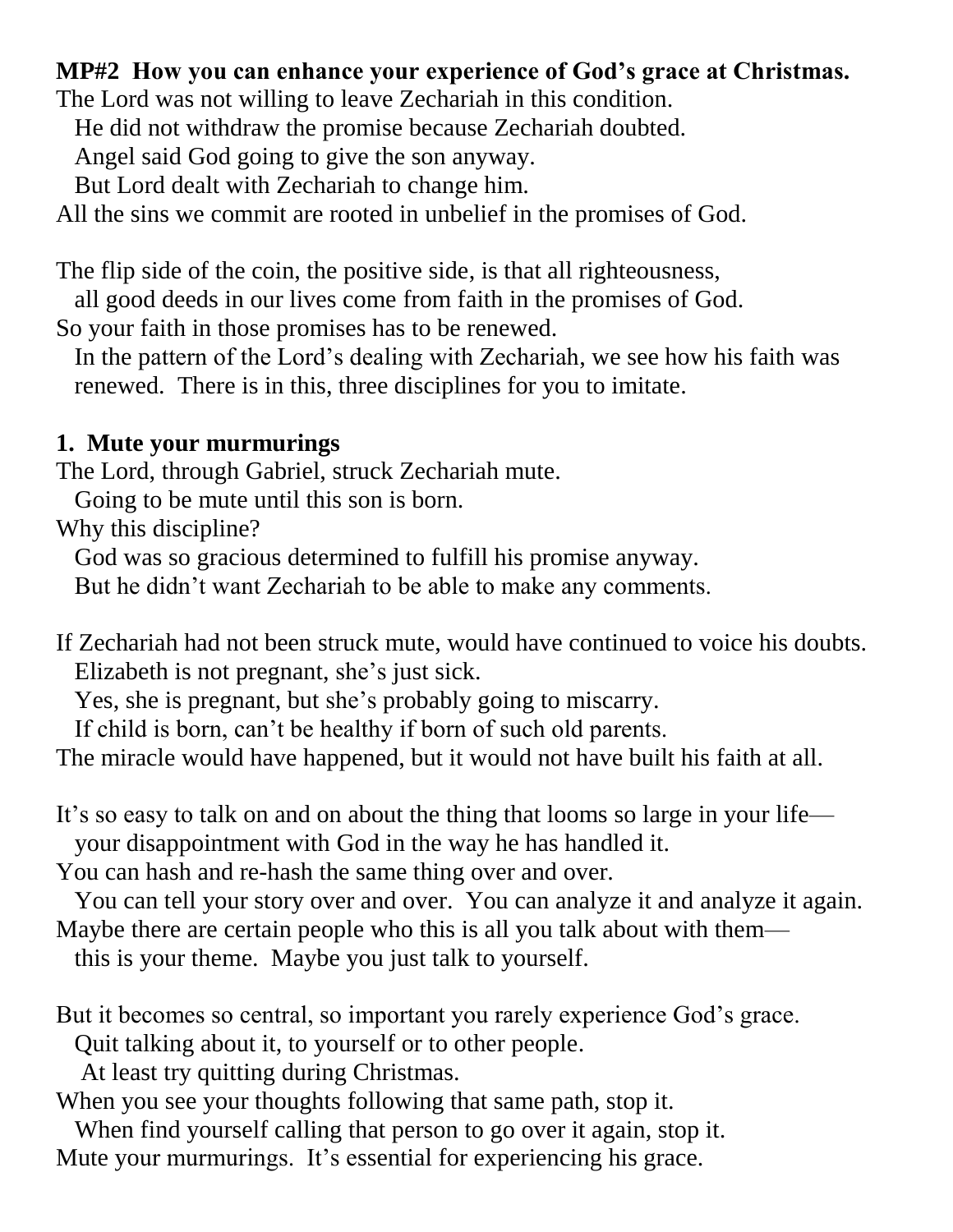# **2. Open your eyes and ears.**

God muted Zechariah. For 9 months all he could do was watch and listen As he did, something happened inside.

Became amazed at God's grace. Began to rejoice in God's salvation.

By watching and listening his murmurs and doubts began to fade.

He saw Elizabeth beginning to show signs of pregnancy.

He heard her and Mary talking.

He had time to reflect on the word of the angel—prophecy.

As he saw the things God was doing in his life, in wife's life—

he began to experience God's grace in a fresh way.

You have to do the same. Open your eyes to what Lord is doing in your life. Start with the fact that you are alive, breathing, has given you life to live.

Look around at the blessings he has given you.

Look at the way he has carried you through trials of life.

Look at the way that even your disappointments are part of his plan.

Listen to fellow believers talk about how God has been good.

When tempted to worry, or feel sorry for self, or be disappointed, or doubt God open the Good Book—read Matthew or Luke's Christmas story.

Read about Mary, Joseph, shepherds, angels, wise men, baby Jesus.

Listen to those old words.

 Ponder how this little baby came to destroy the works of devil, make all right, and how your life is completely different because he came.

Take your bulletin home—read words of these great Christmas carols.

 Play some Christmas carols on sound system—not just background music listen to the words.

What a wonderful time of year when we are surrounded by so many reminders of God's grace—open your eyes and ears.

## **3. Praise the Lord.**

Finally we get to Zechariah's song.

 His tongue was loosed when he wrote on tablet—His name is John. John means—the Lord is gracious.

In writing that Zechariah was recanting the doubt expressed to angel. Yes, I believe. God is gracious. He does all thing well in his time.

Then out poured this song, the Benedictus.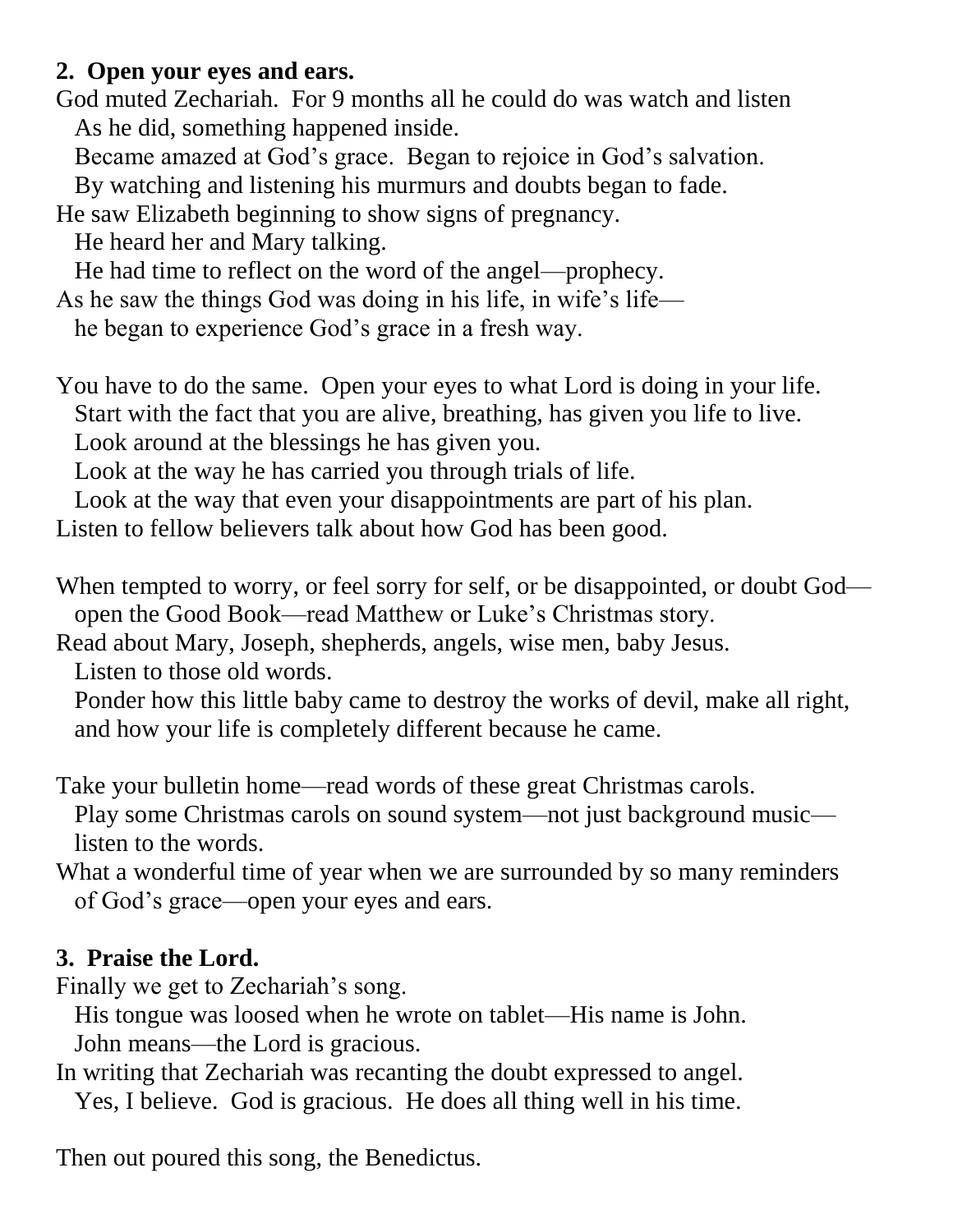It's a wonderful pattern for our praise.

The most striking thing about this song is that Zechariah does not start by thanking God for giving him a son.

Doesn't start by saying I praise you Lord for answering prayer of many years ago and giving us our little boy John.

He praises God for his salvation through Christ.

 He has raised up a horn of salvation for us. Horns were symbols of strength. A horn from the House of David.

Why was Zechariah excited about the immanent birth of Mary's son? Because the Messiah was going to bring salvation from enemies. Enable us to serve the Lord without fear all our days.

The thing that excited Zechariah most was the thing that should have excited him 9 months earlier when the met the angel in Temple.

The Messiah is about to be born and would bring salvation long hoped for. Salvation is forgiveness of sins that makes us right with God.

Then—after praising God for Christ and salvation—sings about his son. You child, will be called prophet of most high.

Sings about what John's role would be in preparing way for Messiah.

- Once again, see Zechariah putting things in the place he should have put them 9 months earlier when talking to Gabriel.
- The great thing about having a son—how this fit into God's great plan for his glory and the advance of his Kingdom.

To enhance experience of God's grace—praise him like Zechariah did. Start with the big blessing, the eternal blessings you have in Christ. When bow your head to pray—before meal with family, in private devotions. Praise you God for the salvation I have in your son—

 for the forgiveness of sins, delivering me from Satan's power, reconciling me to you.

Then, move on to all the other blessings of this life—and you will find that even if you are thanking God for something as common as food on plate, or as wonderful as your children, that you will see those things as coming through Christ.

And your experience of God's grace to you in Christ will be enhanced.